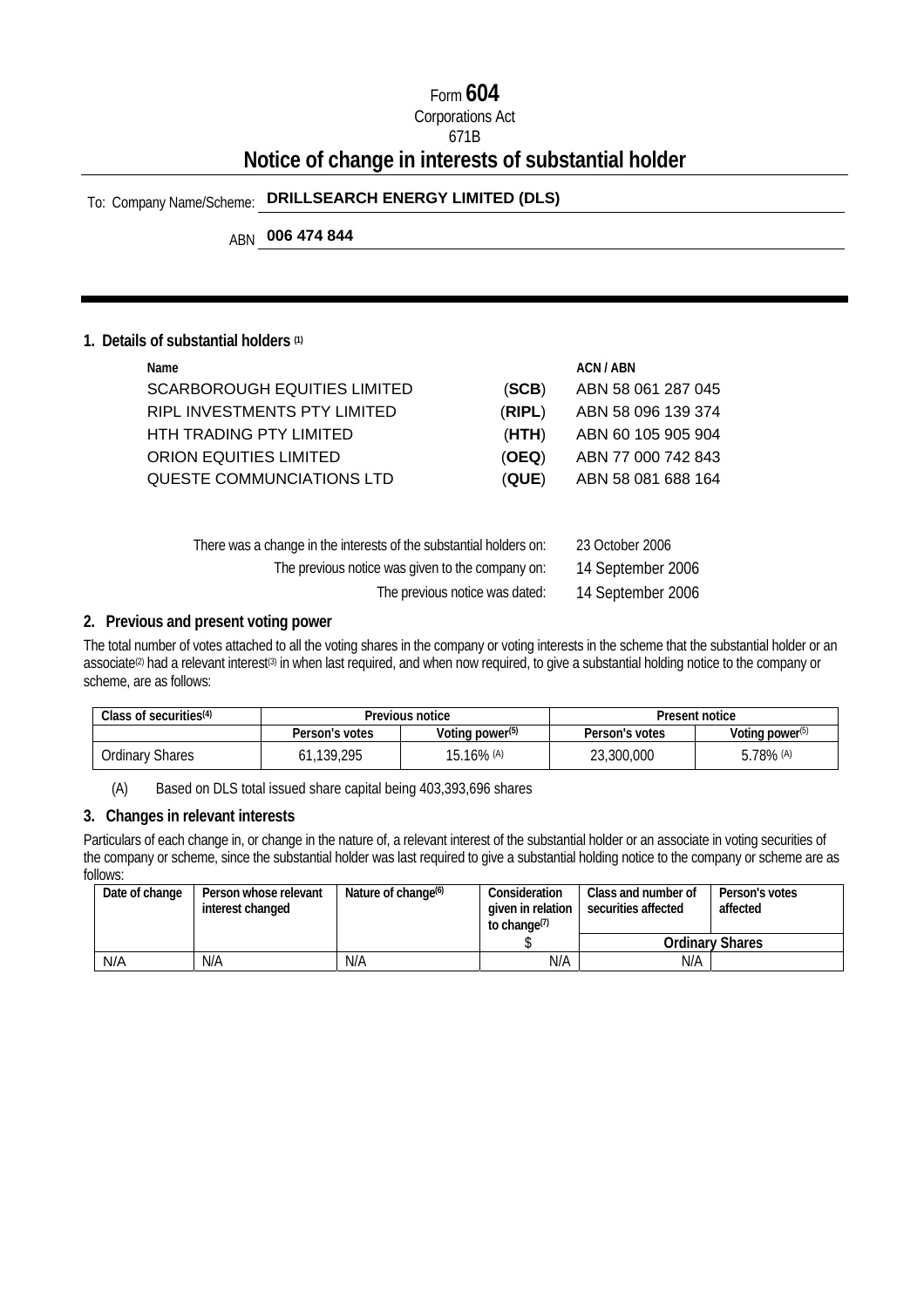### **4. Present relevant interests**

| Particulars of each relevant interest of the substantial holder in voting securities after the change are as follows: |  |  |
|-----------------------------------------------------------------------------------------------------------------------|--|--|

| Holder of<br>relevant<br>interest   | Registered<br>holder of<br>securities | Person entitled<br>to be registered<br>as holder $(8)$ | Nature of relevant interest <sup>(7)</sup>                                                                                                         | Class and number<br>of securities and<br>Person's votes |
|-------------------------------------|---------------------------------------|--------------------------------------------------------|----------------------------------------------------------------------------------------------------------------------------------------------------|---------------------------------------------------------|
|                                     |                                       |                                                        |                                                                                                                                                    | <b>Ordinary Shares</b>                                  |
| The                                 | <b>HTH</b>                            | HTH                                                    | Legal, beneficial and registered holder of shares                                                                                                  | 23,300,000                                              |
| parties<br>named in<br>(1)<br>above | <b>HTH</b>                            | <b>HTH</b>                                             | RIPL is taken under section 608(3)(b) of the Corporations Act to<br>have a relevant interest in securities in which HTH has a relevant<br>interest |                                                         |
|                                     | <b>HTH</b>                            | <b>HTH</b>                                             | SCB is taken under section 608(3)(b) of the Corporations Act to<br>have a relevant interest in securities in which RIPL has a relevant<br>interest |                                                         |
|                                     | <b>HTH</b>                            | <b>HTH</b>                                             | OEQ it taken under section 608(3)(a) of the Corporations Act to<br>have a relevant interest in securities in which SCB has a relevant<br>interest  |                                                         |
|                                     | <b>HTH</b>                            | <b>HTH</b>                                             | QUE is taken under section 608(3)(b) of the Corporations Act to<br>have a relevant interest in securities in which OEQ has a relevant<br>interest  |                                                         |

#### **5. Changes in association**

The persons who have become associates<sup>(2)</sup> of, ceased to be associates of, or have change the nature of their association<sup>(9)</sup> with, the substantial holder in relation to voting interests in the company or scheme are as follows:

| Name                                    | <b>ACN/ARSN (if</b><br>applicable) | Class and number of<br>securities and<br>Person's votes | Nature of association                                                                             |
|-----------------------------------------|------------------------------------|---------------------------------------------------------|---------------------------------------------------------------------------------------------------|
|                                         |                                    | <b>Ordinary Shares</b>                                  |                                                                                                   |
| <b>HTH</b>                              | 105 905 904                        | 23,300,000                                              |                                                                                                   |
|                                         |                                    |                                                         | Ceased to be associated pursuant to HTH, Darmal,                                                  |
| D.A Dixon & K Dixon,                    |                                    | 23,600,000                                              | D.A Dixon & K Dixon and David Scanlen withdrawing                                                 |
| Darmal Pty Limited (Darmal)             | 008 560 236                        | 1,000,000                                               | a requisition for a general meeting of DLS in<br>accordance with Section 249D of the Corporations |
| David Scanlen                           |                                    | 12,279,295                                              | Act                                                                                               |
| Taylor-Day Pty Limited (Taylor-<br>Day) | 060 864 664                        | 960,000                                                 | Associated with Darmal                                                                            |

#### **6. Addresses**

The addresses of persons named in this form are as follows:

| Name                | Address                                                             |
|---------------------|---------------------------------------------------------------------|
| <b>HTH</b>          | Level 14, The Forrest Centre, 221 St Georges Terrace, Perth WA 6000 |
| <b>RIPL</b>         | Suite 202, Angela House, 30-36 Bay Street, Double Bay NSW 2028      |
| <b>SCB</b>          | Suite 202, Angela House, 30-36 Bay Street, Double Bay NSW 2028      |
| <b>OEQ</b>          | Level 14, The Forrest Centre, 221 St Georges Terrace, Perth WA 6000 |
| <b>QUE</b>          | Level 14, The Forrest Centre, 221 St Georges Terrace, Perth WA 6000 |
| D.A Dixon & K Dixon | 104/88 Kirribilli Avenue, Kirribilli, NSW 2061                      |
| Darmal              | Ground Floor, 72 Northbourne Avenue, Canberra ACT 2600              |
| Taylor-Day          | GPO Box 582 Brisbane, QLD 4001                                      |
| David Scanlen       | 4 Moonbria Street, Naremburn, NSW 2065                              |